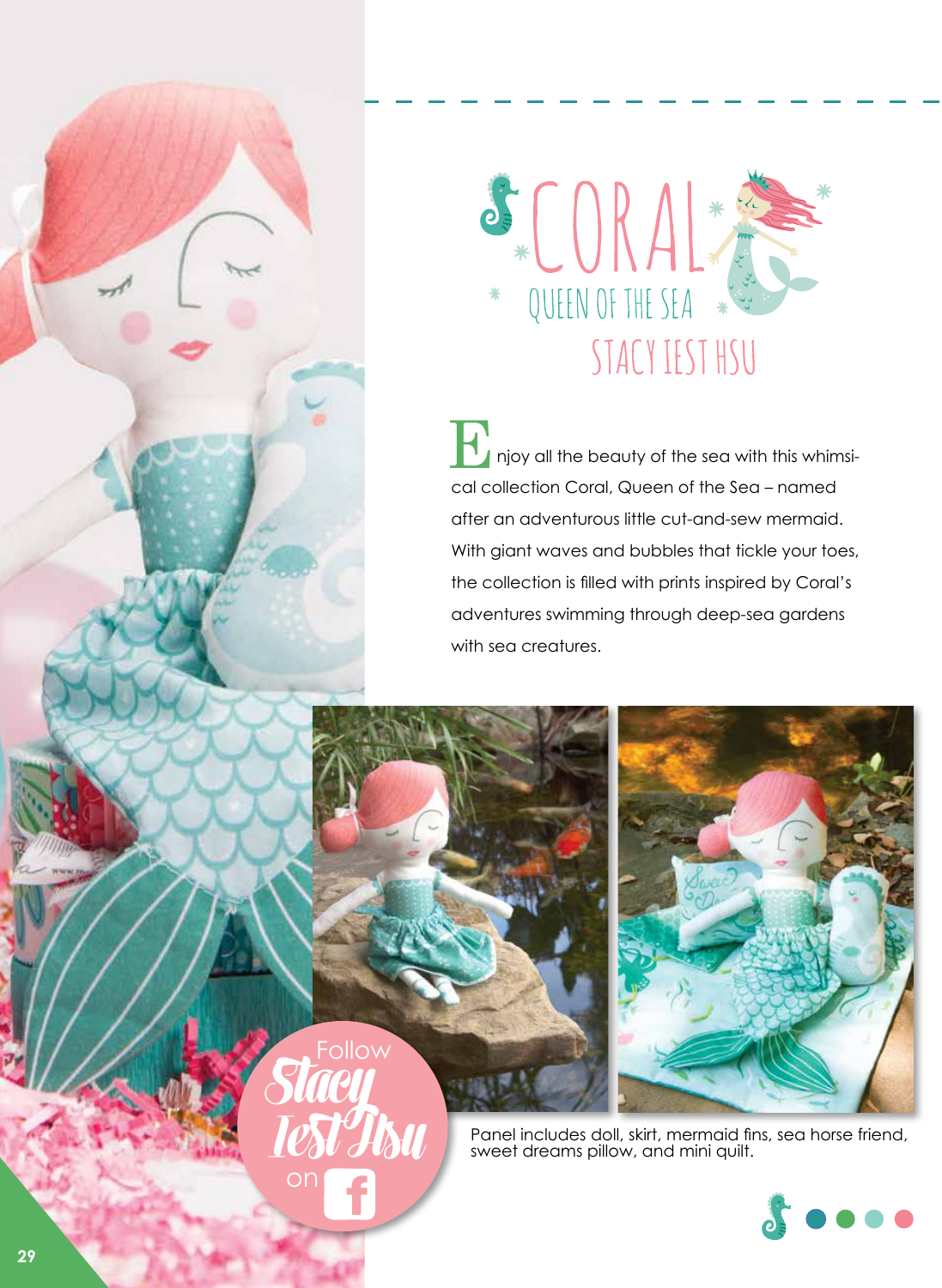



## 20510 11 Reduced to show full panel. Panel measures 36" x 44".



20515 16



20514 16



White Ocean

20515 21

## · \* CORAL\*QUEEN OF THE SEA & STACY IEST HSU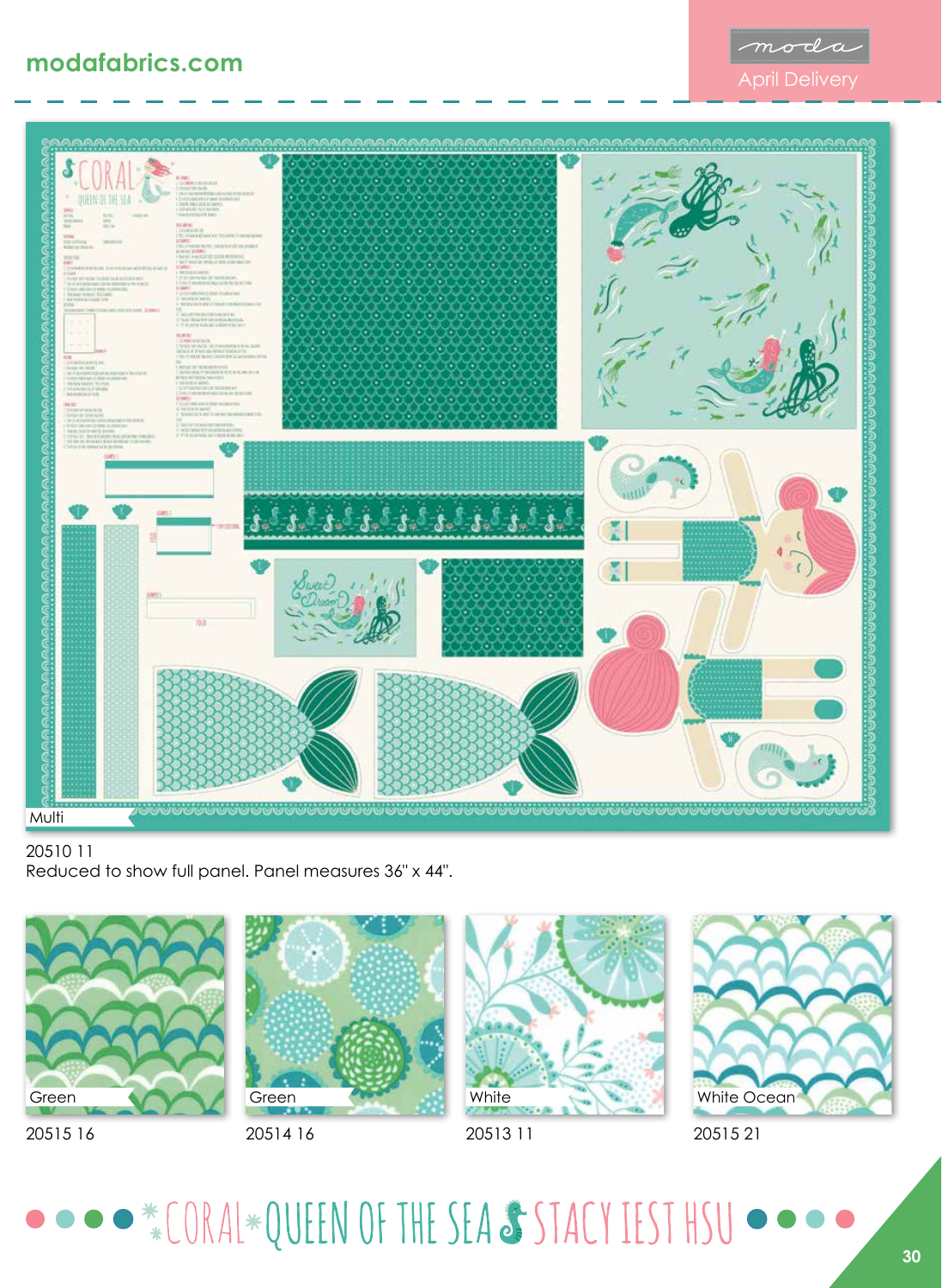

April Delivery





20513 14



20516 14



20512 12



20511 12



20514 12



20516 13



20513 12



20515 12

 $\frac{V_{\text{OU}}}{V_{\text{U}}}\$ f  $\boldsymbol{\varphi}$ www.modafabrics.com